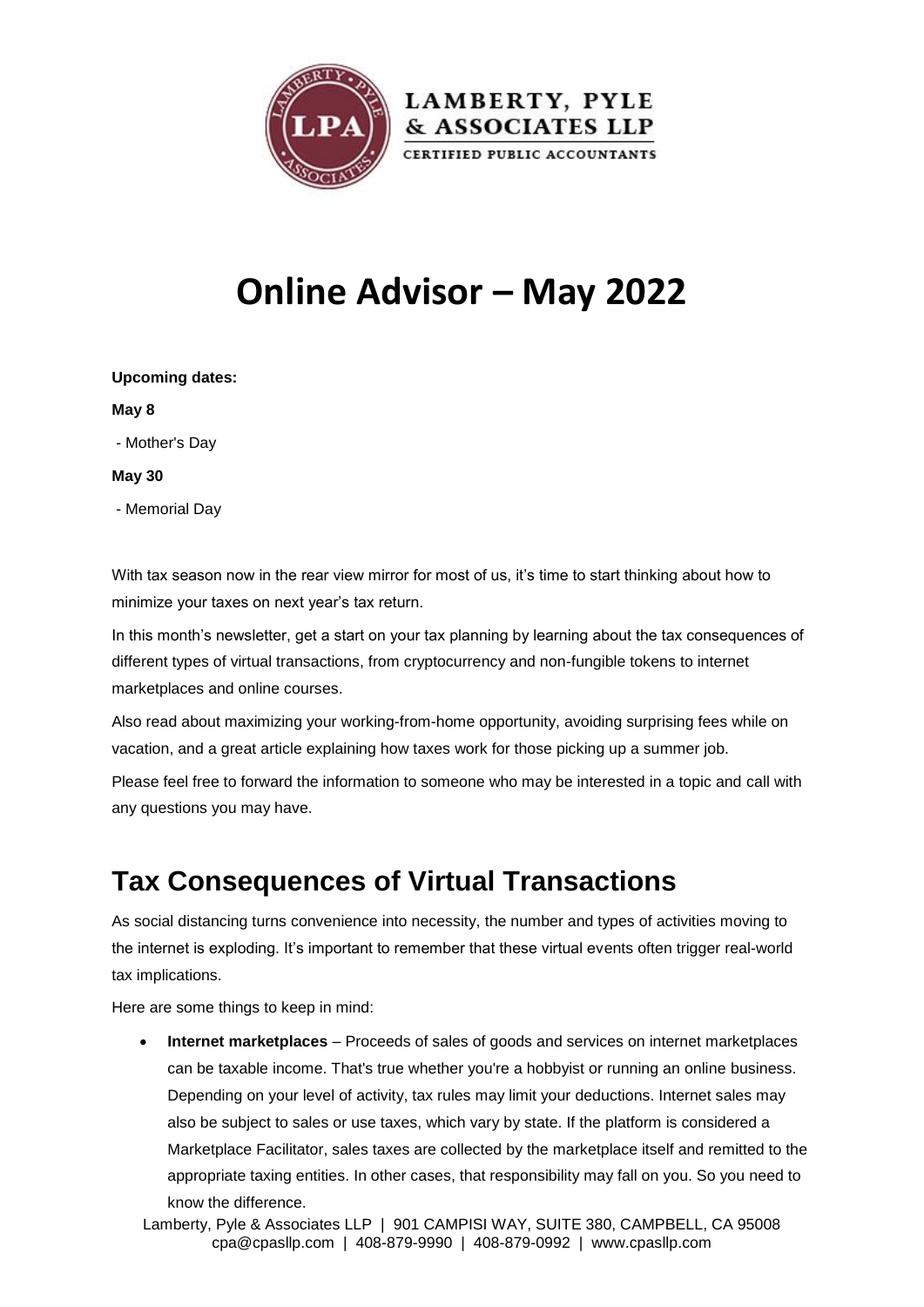

### LAMBERTY, PYLE & ASSOCIATES LLP

CERTIFIED PUBLIC ACCOUNTANTS

- **The IRS is watching** New reporting requirements require more reselling activity to be reported to the IRS. So if you resell your sporting event tickets or concert tickets using an online tool, expect the platform to ask you for information about yourself, including your Social Security number. Why? E-bay, StubHub, Ticketmaster and similar platforms must now report a lot of this activity to the IRS via new Form 1099-K reporting rules!
- **Online courses** Social media platforms are loaded with advertisements for how-to courses on every conceivable topic – including how to create your own online course. If you decide to share your knowledge in a particular subject matter by developing and selling an online course, proceeds can be subject to income tax. Sales and use taxes may also be due on the purchases of these courses in some jurisdictions.
- **Crowdfunding**  If you use crowdfunding platforms like Kickstarter or Indiegogo to raise funds for your business venture or project, the money you receive can be taxable. If you provide a reward in exchange for different amounts, the funds you receive are treated as sales proceeds. Crowdfunding transactions may also be subject to state sales and use taxes. If backers of your venture receive equity in your startup company, those transactions may not be taxable as income, but they are regulated by the Security and Exchange Commission.
- **Online fundraising** Funds you receive through an online fundraising campaign to pay for medical bills, disaster recovery or other personal expenses generally are treated as nontaxable gifts. Donations to such campaigns may even qualify as deductible charitable contributions by the donors.
- **Social media influencers** It may seem like fun to develop a significant following on social media, but capitalizing on that audience through product endorsements and other influencing activities is treated as business income. Endorsement payments are taxable and so is the value of any products received in exchange for reviews or brand placements in social media posts.
- **Virtual currency** Payments you receive in the form of virtual currency for goods and services are treated similar to cash transactions and are included in your gross income at fair market value. But to add a level of complexity, that virtual currency is also considered property, which can result in taxable gains or losses. So you will also need to attach the fair market value to that virtual currency as of the receipt date of the currency. Then when you use the currency you will need to track a gain or loss on that future transaction.

Please call if you need help sorting out the tax implications of any virtual activity or transaction.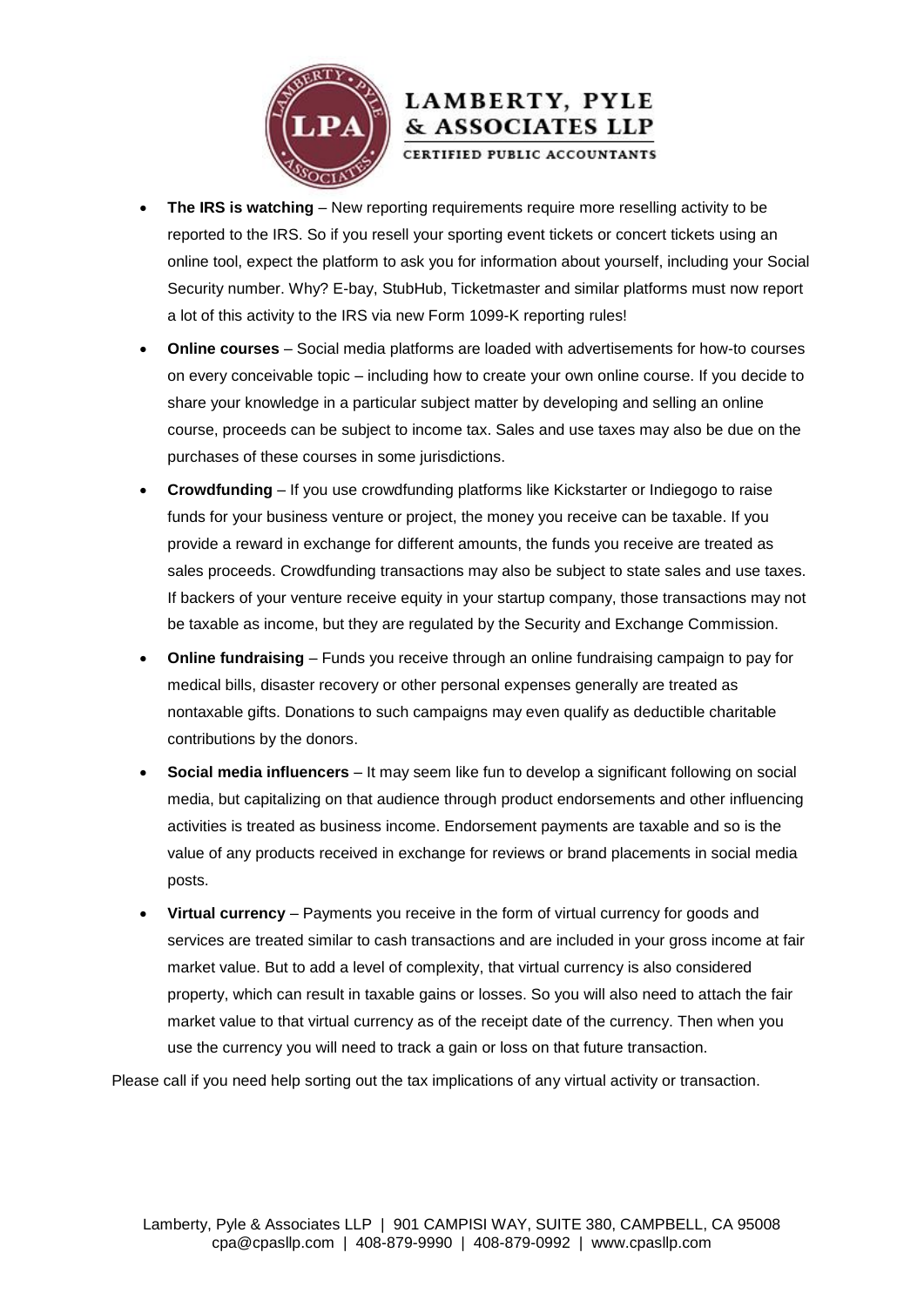

## **Maximizing Your Working From Home Opportunity**

& ASSOCIATES LLP

Flexible working arrangements appear to be here to stay. But the benefits of working from home also come with the challenge of maintaining an appropriate work-life balance and a high level of productivity. Here are several ideas to consider if you'll be continuing to work from home, either fulltime or occasionally:

 **Divide your day into sections.** Consider dividing your day into segments based on projects and asking for several hours of quiet time. If you have a family, it's easier to manage 2 to 3 hours of uninterrupted time rather than 8 to 10 hours at a time.

*Action step: Get an electronic calendar, share it with your family and co-workers, and actually use it! An up-to-date calendar will help you, your family and your co-workers know when you are busy.*

 **Create an urgent/important matrix for your to-do list.** A never-ending to-do list can quickly rob you of your work-life balance. An urgent/important matrix can help you decide which items need done today, and which items are ok to push into the future.

*Action step: The next time someone approaches you with a small project that needs to get done as soon as possible, have that person help you decide where to place that task in your matrix. If the task truly needs to be completed ASAP, the two of you can decide which of your current priorities can be pushed into the future.*

 **Over-communicate with your boss.** Heading off phone calls and e-mails from your boss asking about a project's status will save valuable time for both of you in the quest of work-life balance. Consider being proactive about sharing any information that your boss might want to know.

*Action step: A summary e-mail sent to your boss once a week could serve as a quick touch point about project updates instead of sending multiple e-mails throughout the week.*

 **Create and review your own space.** Even if you live by yourself, try to separate your work environment from your non-work environment. By now, most work-at-home employees have their routine, but it should still be reviewed periodically.

*Action step: Clock your work time a couple of days each month. See how many hours you are giving your employer. Adjust you home work day to either be more productive or take some of your personal time back. Working too much or not enough can both create long-term complications.*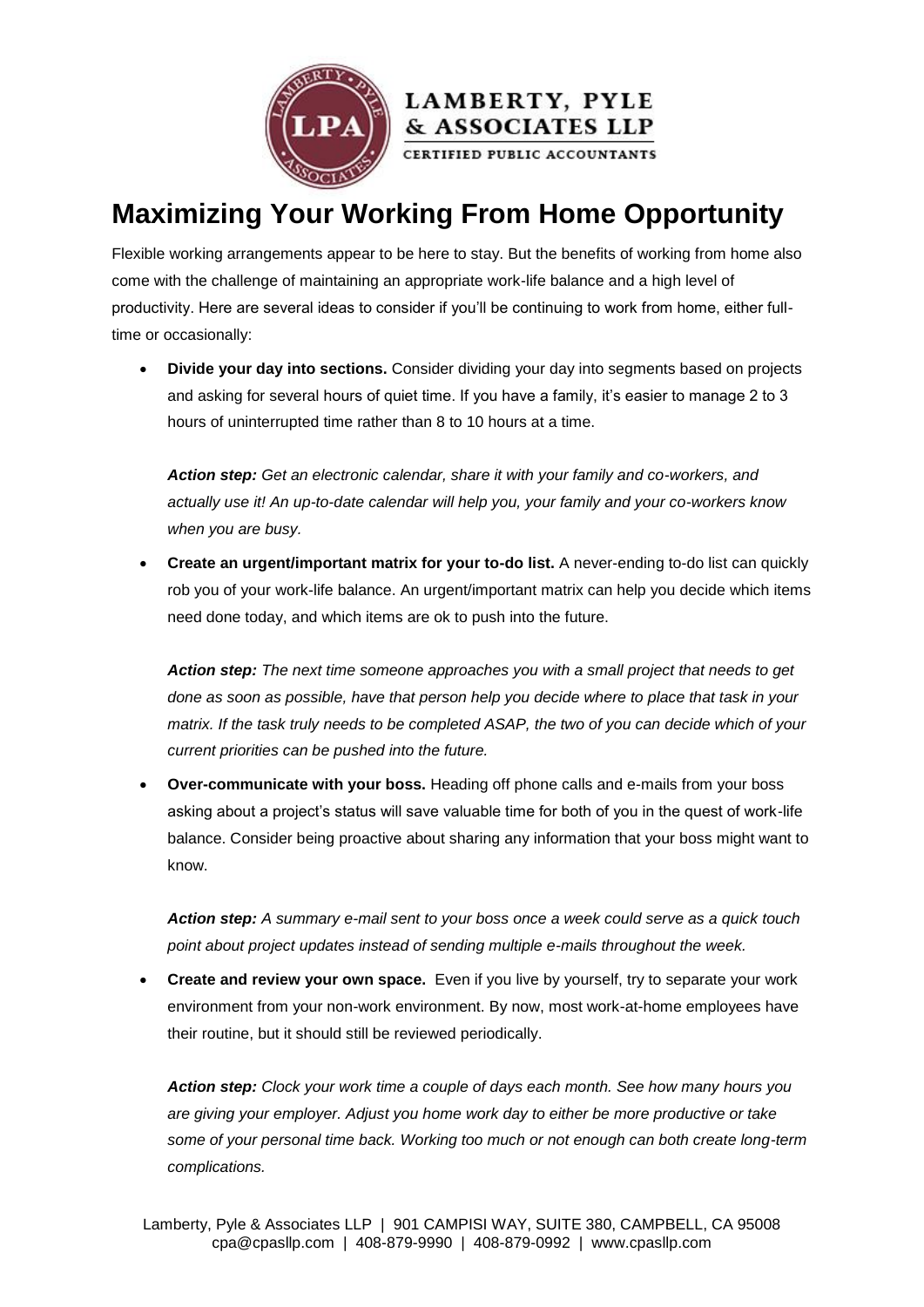



CERTIFIED PUBLIC ACCOUNTANTS

 **Continue to leverage in-office opportunities.** Do not overlook the power of periodically connecting with other team members. Many employers are providing alternative work spaces for those who wish to connect with fellow employees.

*Action step: Take advantage of these in-office opportunities. This is especially important if your supervisor and other decision makers are in the office. Remember, human interaction is still a powerful tool for developing relationships and creating work synergy.*

Working from home is part of the new norm. Be sure to work closely with your employer to make sure this arrangement remains a win-win opportunity for both of you.

## **Watch Out! Vacation Costs That Sneak Up on You**

Going on vacation is a time to get away, relax and enjoy new experiences. But if you don't pay close attention, extra costs can sneak up on you like tiny money-stealing ninjas. Here are eight sneaky vacation costs.

- 1. **Covert airfare increases.** Airline pricing algorithms are programmed to store your browsing history to see if you've been looking at flights. If you have, they will bump up the price. Before searching, clear your internet history and switch to private (or incognito) mode on your web browser. When you are finally ready to book the flight, do so using a different computer from a new location to avoid this artificial price increase.
- 2. **Stealthy fees.** The nightly base rate for a fancy resort or self-rental often compares favorably to a standard hotel in the same location. This can be an intentional pricing tactic used to get their property on the initial search results page. Don't be fooled! These same places often add a daily resort fee or high cleaning cost on to your bill. The extra fees might be worth it to you, but it's better to understand the full cost of the stay before making your reservation.
- 3. **Bait and switch.** In the self-rental marketplace, a property management service may feature a great-looking rental, but when you try to book it, it is not available. They then try to switch you to a less desirable property. Even worse, a single property can be listed on numerous services so that property you think you reserved is actually already rented to someone else!
- 4. **Useless rental car insurance.** Rental car companies will try to sell you insurance to cover damages you may cause during the rental period. The auto insurance you already have many times will extend to the rental car. In these cases, the extra insurance isn't necessary. Before renting a car, check with your insurance company to see if a rental will be covered.
- 5. **Bloated baggage fees.** You probably already know that airlines may charge for checking in a bag, but did you know they will charge extra if a bag is too heavy? Exact weight can vary by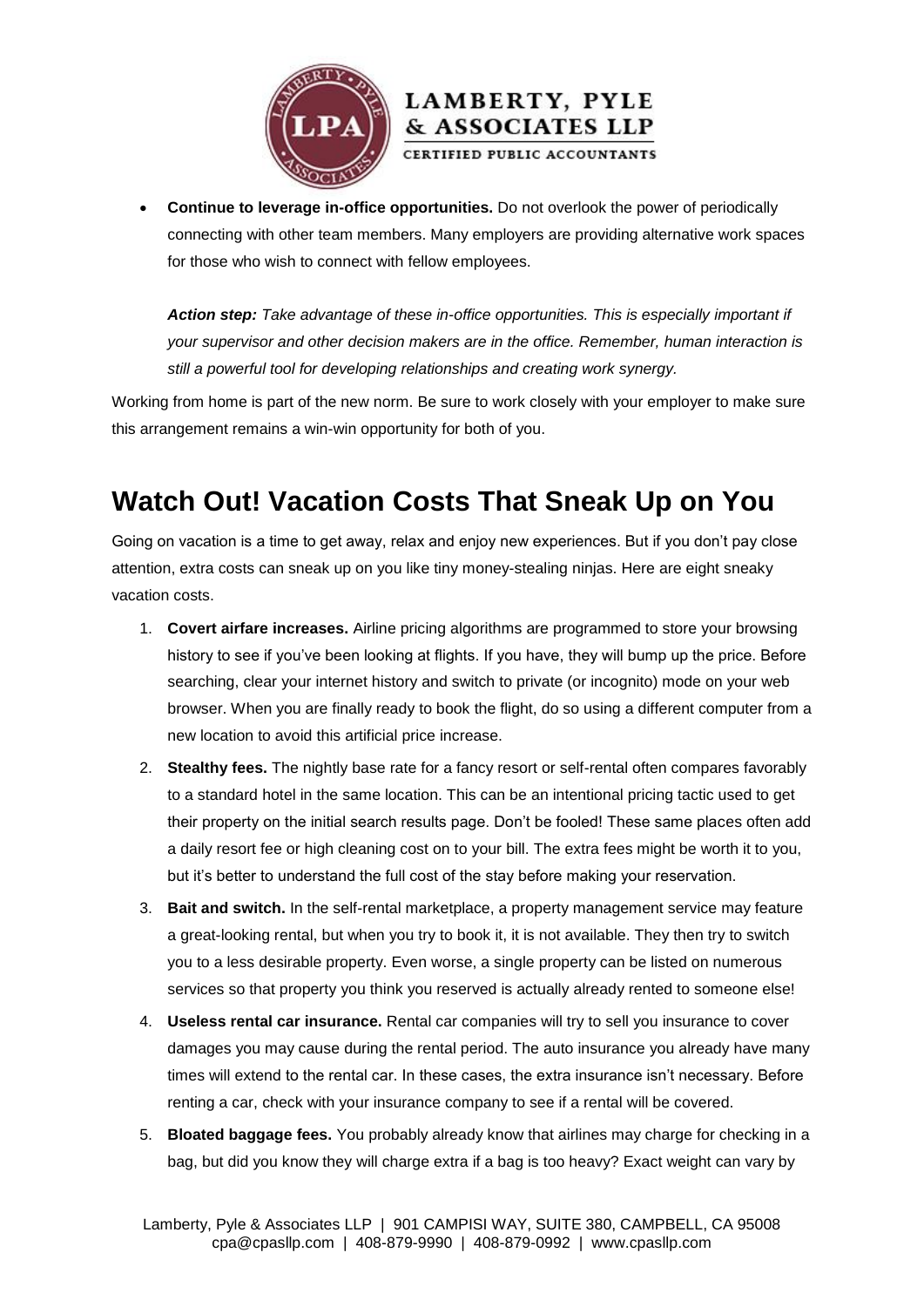



LAMBERTY, PYLE & ASSOCIATES LLP CERTIFIED PUBLIC ACCOUNTANTS

- 6. **Crafty parking costs.** Downtown hotels in big cities charge as high as \$75 per night for parking! Research alternative parking options near your hotel or compare the cost of using ride share options before committing to the hotel rate.
- 7. **Extra driver charges.** Rental car companies will charge an extra daily fee to have a second driver listed on the rental. If possible, commit to one person to handle all the driving on your vacation.
- 8. **Tricky foreign transaction fees.** Traveling abroad and paying an extra fee for every purchase will add up in a hurry. Before you go, check your credit cards, bank accounts and cell phones to see if they charge foreign transaction fees. If they do, shop for another card, account or cell phone that doesn't charge fees.

Everyone expects to pay for their vacation, but with a little planning you can avoid dealing with unpleasant surprises during your vacation!

### **Summer Jobs and Taxes**

#### *The tax man wants their share!*

Now is the time to prepare for the not-so-pleasant part of having a summer job – paying taxes! Here's what you can expect depending on what type of job you have this summer.

- **The employee.** A job at a retail store or restaurant generates earned income that is subject to payroll and income taxes. Paying taxes as an employee is super easy, as all necessary taxes will be withheld from your paycheck. You may need to file a tax return if wages and tips are more than \$12,950, which is the standard deduction for single taxpayers in 2022.
- **The family business.** A job at a family business will also generate earned income that is subject to payroll and income taxes. If you are under age 18, receive reasonable compensation for a legitimate job, and the business is either a sole proprietorship or an LLC, you could qualify for an exemption from Social Security, Medicare, and federal unemployment taxes.
- **The entrepreneur.** A job such as mowing lawns, working on computers or dog walking will generate earned income that is subject to income taxes. You will also have to pay a 15.3% self-employment tax on all profits. Paying taxes as an entrepreneur or business owner also involves making payments to the IRS, either electronically or via check, throughout the year.
- **The domestic worker.** Performing chores such as babysitting and cleaning for neighbors may trigger the household employee rules, also known as the nanny tax. This can be good

Lamberty, Pyle & Associates LLP | 901 CAMPISI WAY, SUITE 380, CAMPBELL, CA 95008 cpa@cpasllp.com | 408-879-9990 | 408-879-0992 | www.cpasllp.com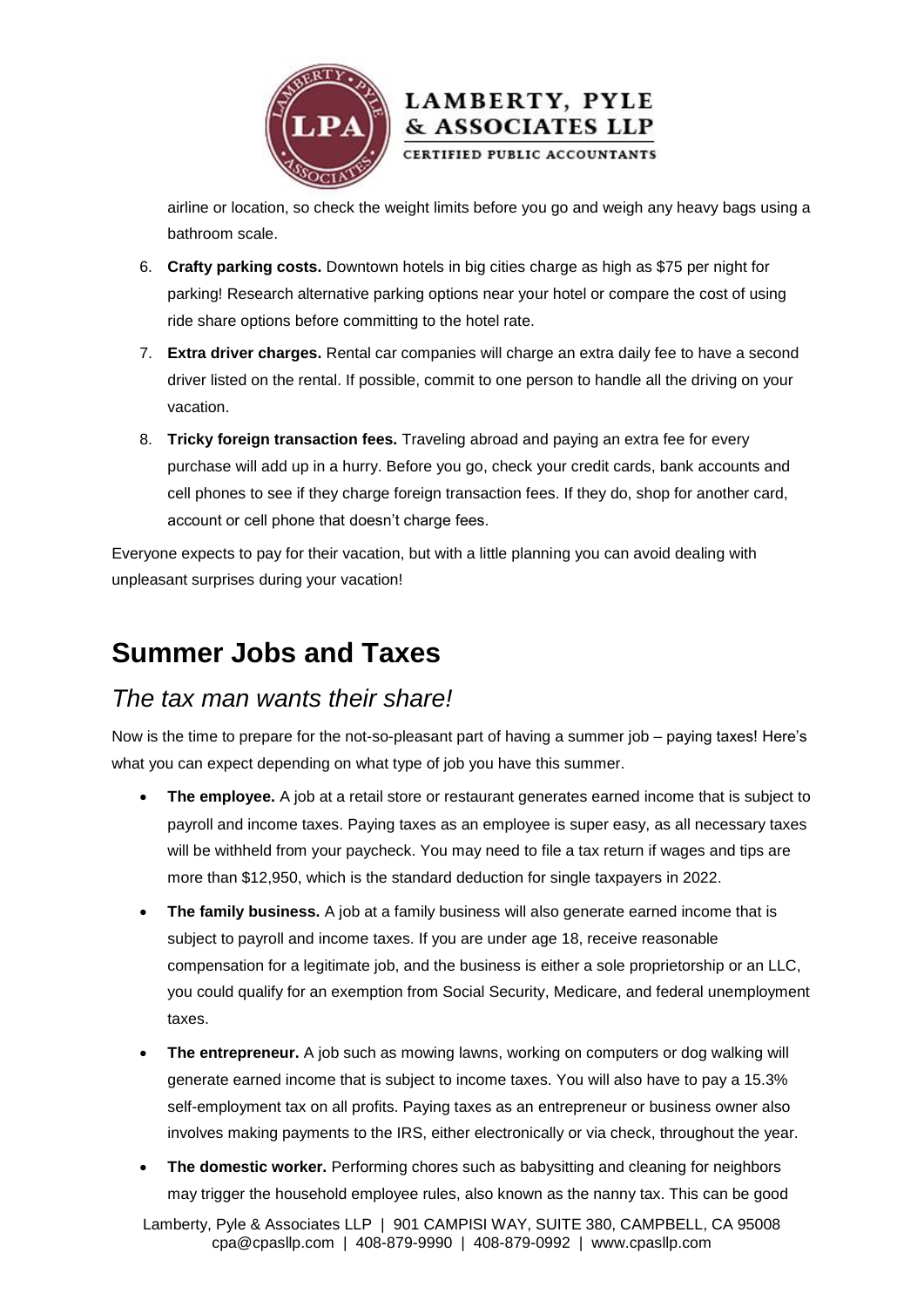



news, as these jobs are typically exempt from Social Security and Medicare taxes when paid to workers under age 18 who are considered household employees.

#### **What you need to do**

Here are some suggestions for understanding how taxes will affect your summer job:

**Explain how taxes are withheld.** If you are an employee, take one of your paychecks and review how each dollar amount is calculated. This will also help you understand the different types of taxes, including federal and state income taxes, Social Security taxes and Medicare taxes.

**Set up a savings account.** If you have your own business, you'll need to set aside a certain percentage of the money you earn to pay the IRS. An easy way to do this is by transferring a certain portion of the money into a savings account. Pay attention to the quarterly estimated due dates throughout the year – April 15th, June 15th, September 15th and January 15th. These are the deadlines for you to send tax payments to the IRS.

Lower your tax bill. Consider opening an IRA that can help you start saving for the future while potentially lowering your taxes. This helps establish a healthy savings habit while understanding it is possible to pay less in taxes!

Please call if you have questions about taxes and how they apply to your summer job.

### **The Home Gain Exclusion: Make Sure You Qualify!**

Across the country, many homeowners are cashing out to multiples over list price, especially since one of the largest tax breaks available to most individuals is the ability to exclude up to \$250,000 (\$500,000 married) in capital gains on the sale of your personal residence. Here is what you need to know.

#### **Background**

As long as you own and live in your home for two of the five years before selling your home, you qualify for this capital gain tax exclusion. Here are the official hurdles you must jump over to qualify for this tax break:

- **Main home.** This is a tax term with a specific definition. Your main home can be a traditional home, a condo, a houseboat, or mobile home. Main home also means the place of primary residence when you own two or more homes.
- **Ownership test.** You must own your home during two of the past five years.
- **Residence test.** You must live in the home for two of the past five years.
- **Other nuances:**
	- o You can pass the ownership test and the residence test at different times.

Lamberty, Pyle & Associates LLP | 901 CAMPISI WAY, SUITE 380, CAMPBELL, CA 95008 cpa@cpasllp.com | 408-879-9990 | 408-879-0992 | www.cpasllp.com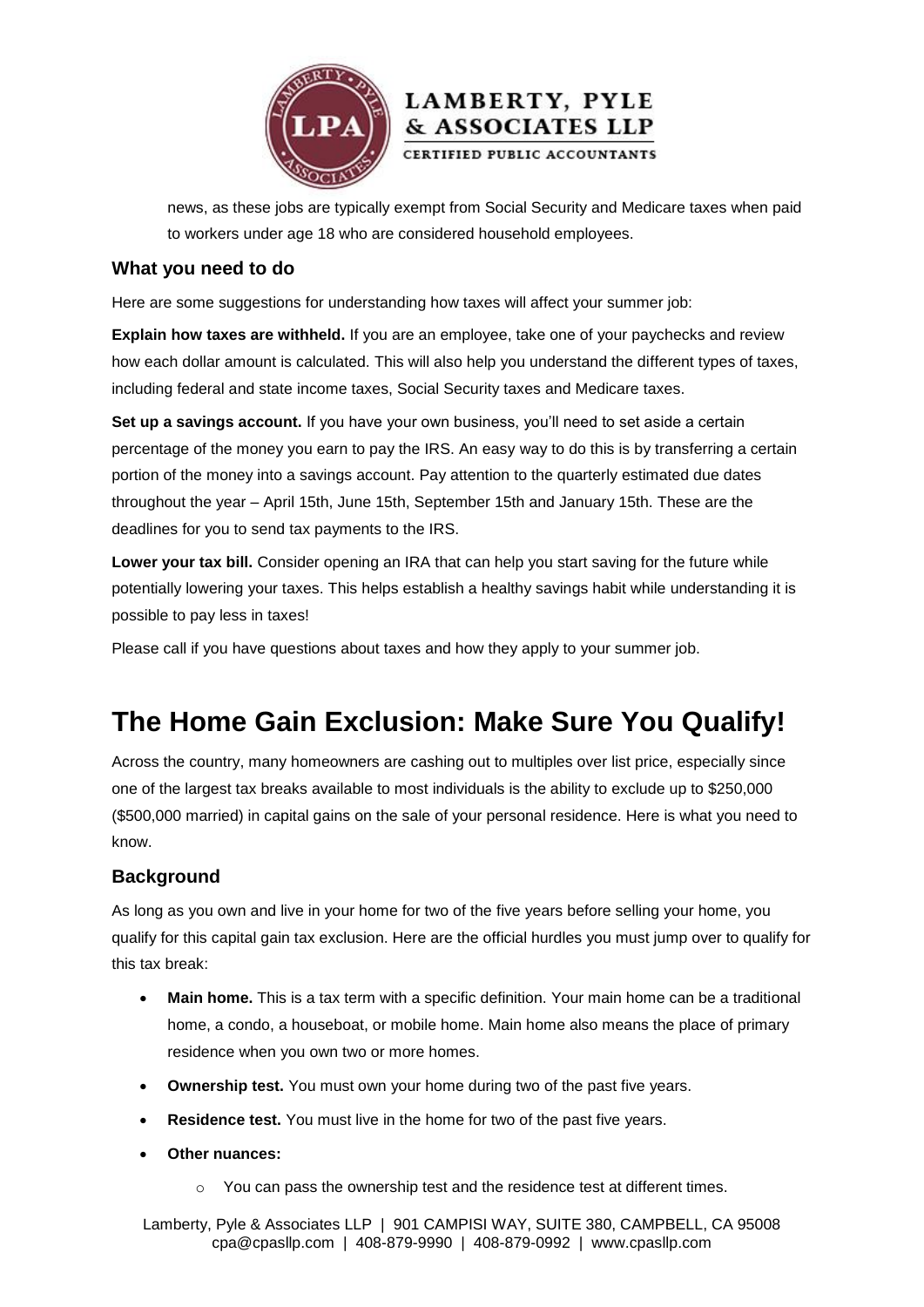



o You and your spouse can be treated jointly OR separately depending on circumstances.

**LAMBERTY, PYLE** & ASSOCIATES LLP CERTIFIED PUBLIC ACCOUNTANTS

#### **When to pay attention**

**You live in your home for a long time.** The longer you live in your home, the more likely you will have a large capital gain. Long-time homeowners should check to see if they have a capital gain prior to selling their home.

**You have old home gain deferrals.** Prior to the current rules, home gains could be rolled into the next home purchased. These old deferred gains reduce the cost of your current home and can result in a capital gains tax.

**Two homes into one.** Newly married couples with two homes have a potential tax liability as both individuals may pass the required tests on their own property but not on their new spouse's property. Prior to selling these individual homes, you may wish to create a plan of action that reduces your tax exposure.

**Selling a home after divorce.** Property transferred as a result of a divorce is not deemed a sale of your home. However, if the ex-spouse that retains the home later sells the home, it may have an impact on the available amount of gain exemption.

**You are helping an older family member.** Special rules apply to the elderly who move out of a home and into assisted living and nursing homes. Prior to selling property, it is best to review options and their related tax implications.

**You do not meet the five-year rule.** In some cases you may be eligible for a partial gain exclusion if you are required to move for work, disability, or unforeseen circumstances.

**Other situations.** There are a number of other exceptions to the home gain exclusion rules. This includes foreclosure, debt forgiveness, inheritance, and partial ownership.

#### **A final thought**

The key to obtaining the full benefit of this tax exclusion is in retaining good records. You must be able to prove both the sales price of your home and the associated costs you are using to determine any gain on your property. Keep all sales records, purchase records, improvement costs, and other documents that support your home's capital gain calculation.

### **Making Your Home Office a Tax Deduction**

The home office deduction is a great tax break for the millions of Americans who are now working from home, either occasionally or full-time. But there's one huge catch…you can't be an employee!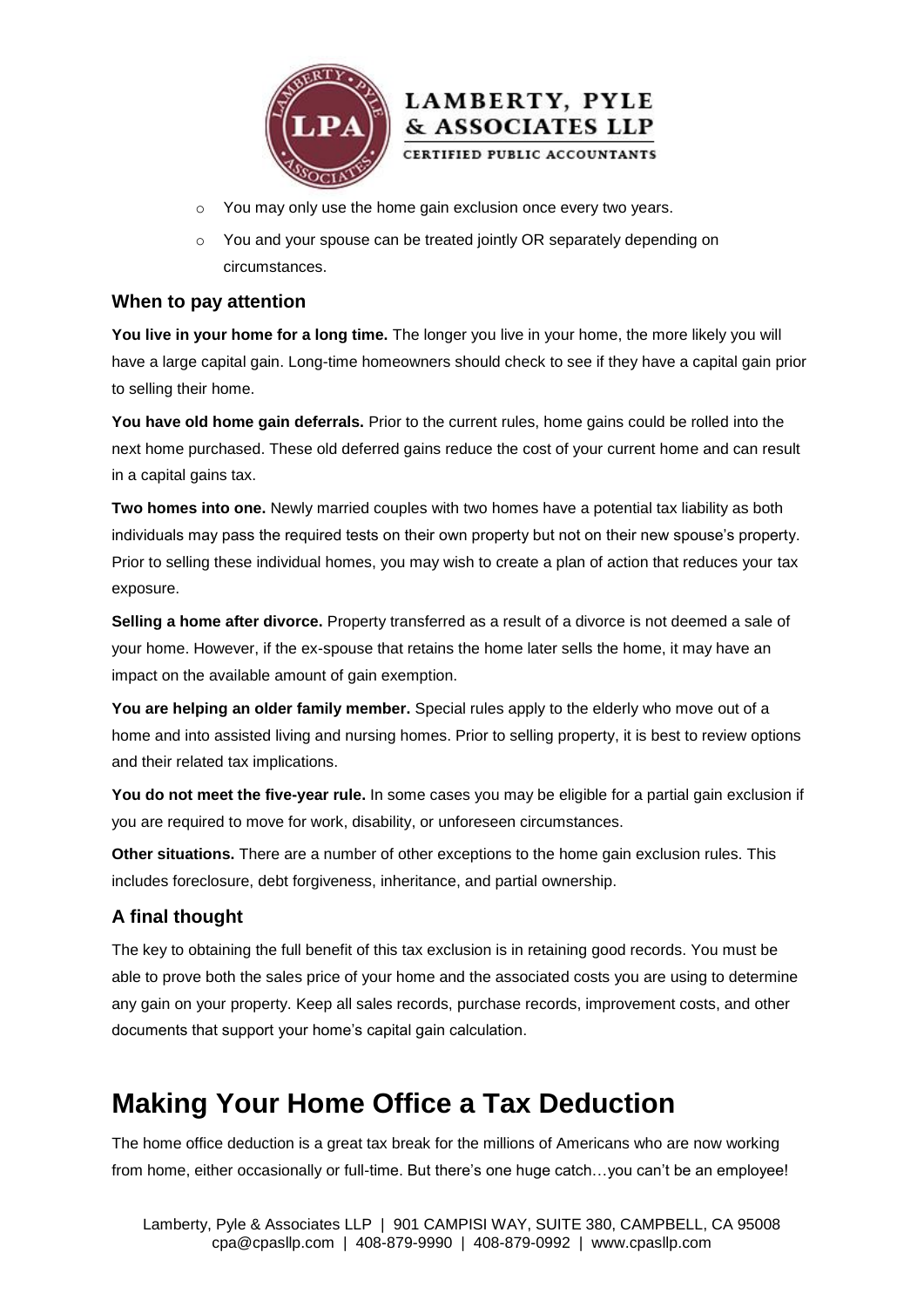



That's right, if you're working from home for an employer, you normally can't deduct your office expenses.

Here's a quick look at the basic requirements to be able to deduct your home office expenses, along with some suggestions for how to qualify for the deduction and turning your home office into a tax planning opportunity:

#### **The basics**

There are two requirements for having a tax-deductible home office:

- **Your home office is only used for business purposes.** Your home office must be used exclusively for operating your business. It can't double as the family media center or living room. To meet this requirement, set up your office in a separate area of your house. Then if you get audited by the IRS, there is no doubt that your office is used exclusively for business purposes.
- **Your home office is your primary place of business.** You need to demonstrate that your home office is the primary place you conduct your business. The IRS has clarified that you can meet clients and conduct meetings at separate office locations, but your home office must be the only location where your administrative work is completed. So if you meet with clients or work on any part of your business away from your home office, keep a journal of each specific activity undertaken and describe how it doesn't violate the primary place-of-business rule.

Looking at these two criteria, everyone that is now required to work from home probably meets both qualifications.

#### **Qualifying for the deduction**

While it usually makes little sense to move from an employee to a contractor simply to get a home office deduction, too many ignore the move when it could be available to them. Here are some ideas.

- **Become an independent contractor.** The easiest way to deduct your home office expenses is by switching from being an employee to an independent contractor. With a number of firms cutting pay and benefits due to the pandemic, it may be worth exploring. If you can meet the IRS requirements for becoming an independent contractor, it may be worth doing the math by considering all the deductions your home office may make available to you and comparing them to the cost of lost benefits as an employee.
- **Start a side business.** If becoming an independent contractor for your current employer isn't an option, consider starting a side business. You can deduct all business-related expenses on your tax return, including your home office expenses. If you go this route, ensure your home office is in a different location in your home than your other work space.